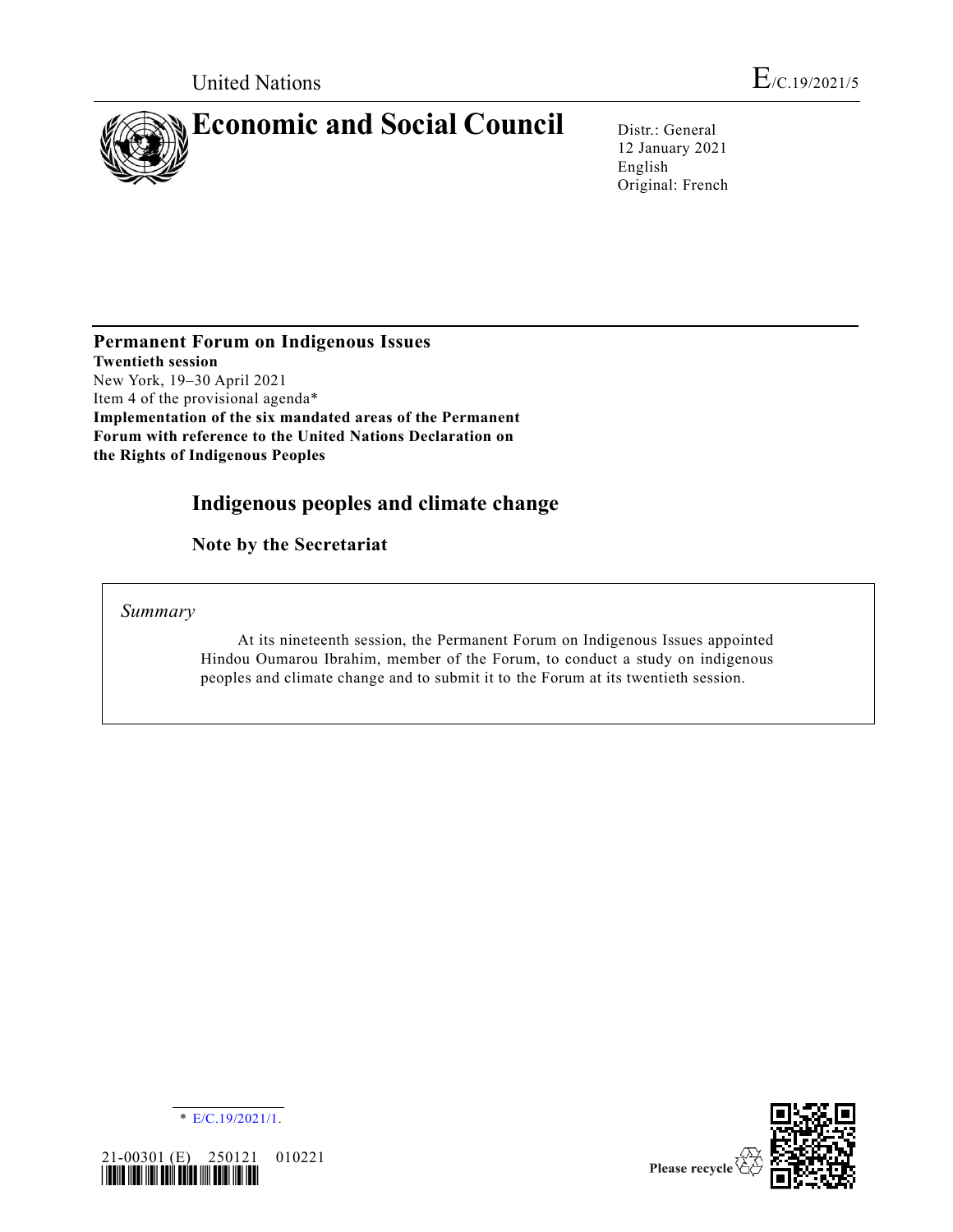## **I. Introduction**

1. Indigenous peoples have a way of life that is based on a special relationship with their environment. They depend on the ecosystems in which they live, and all their economic activities and social, cultural and spiritual relations are directly linked to their environment.

2. Ecosystem protection is essential to the way of life of indigenous peoples, who represent approximately 5 per cent of the global population.<sup>1</sup> Indigenous peoples currently own, manage, use or occupy about a quarter of the world's land, and are present on all continents and in all land and marine ecosystems, including savannahs, tropical forests, deserts, glaciers, mountains and islands.

3. Proximity to nature is also a source of vulnerability. Climate change and biodiversity loss are serious threats to indigenous peoples and the ecosystems in which they live, adding to the difficulties faced by populations that are often marginalized.

4. By living in harmony with nature, indigenous peoples have developed traditional ancestral knowledge that has been a source of resilience, enabling them to devise climate change mitigation and adaptation strategies (see [E/2008/43-](https://undocs.org/en/E/2008/43)  $E/C.19/2008/13$ ).

## **II. Effects of climate change on indigenous peoples**

5. Climate change affects all ecosystems on Earth. Because of their high dependence on the ecosystems in which they live, indigenous peoples are disproportionately affected by climate change. Tropical forest fires, sea ice melt, the desertification of arid and semi-arid regions, the intensification of extreme weather events, ocean acidification and coral bleaching are depriving indigenous communities of the resources from which they derive much of their food and which often form the basis of their economic activities.

6. In its special report entitled *Global warming of 1.5°C*, the Intergovernmental Panel on Climate Change concluded, with a high degree of confidence, that populations particularly vulnerable to the adverse effects of global warming of 1.5°C and above include disadvantaged and vulnerable populations, some indigenous peoples and local communities dependent on agricultural or coastal livelihoods, and that regions at disproportionately high risk include Arctic ecosystems, dryland regions, small island developing States and least developed countries (sect. B.5.1).

### **A. Impact on the way of life of indigenous peoples**

7. Climate change has a direct and indirect impact on indigenous peoples around the world and affects each of the seven indigenous sociocultural regions. <sup>2</sup>

8. In coastal areas, indigenous peoples are threatened by sea level rise and coral bleaching, which can reduce the ability of ecosystems to provide communities with necessary food and non-food resources, and by increasingly frequent hurricanes and cyclones.

<sup>&</sup>lt;sup>1</sup> United Nations, "Who are indigenous peoples?" factsheet (undated).

<sup>2</sup> Africa; Asia; Central and South America, and the Caribbean; the Arctic; Central and Eastern Europe, the Russian Federation, Central Asia and Transcaucasia; North America; and the Pacific (see Human Rights Council resolution 33/25).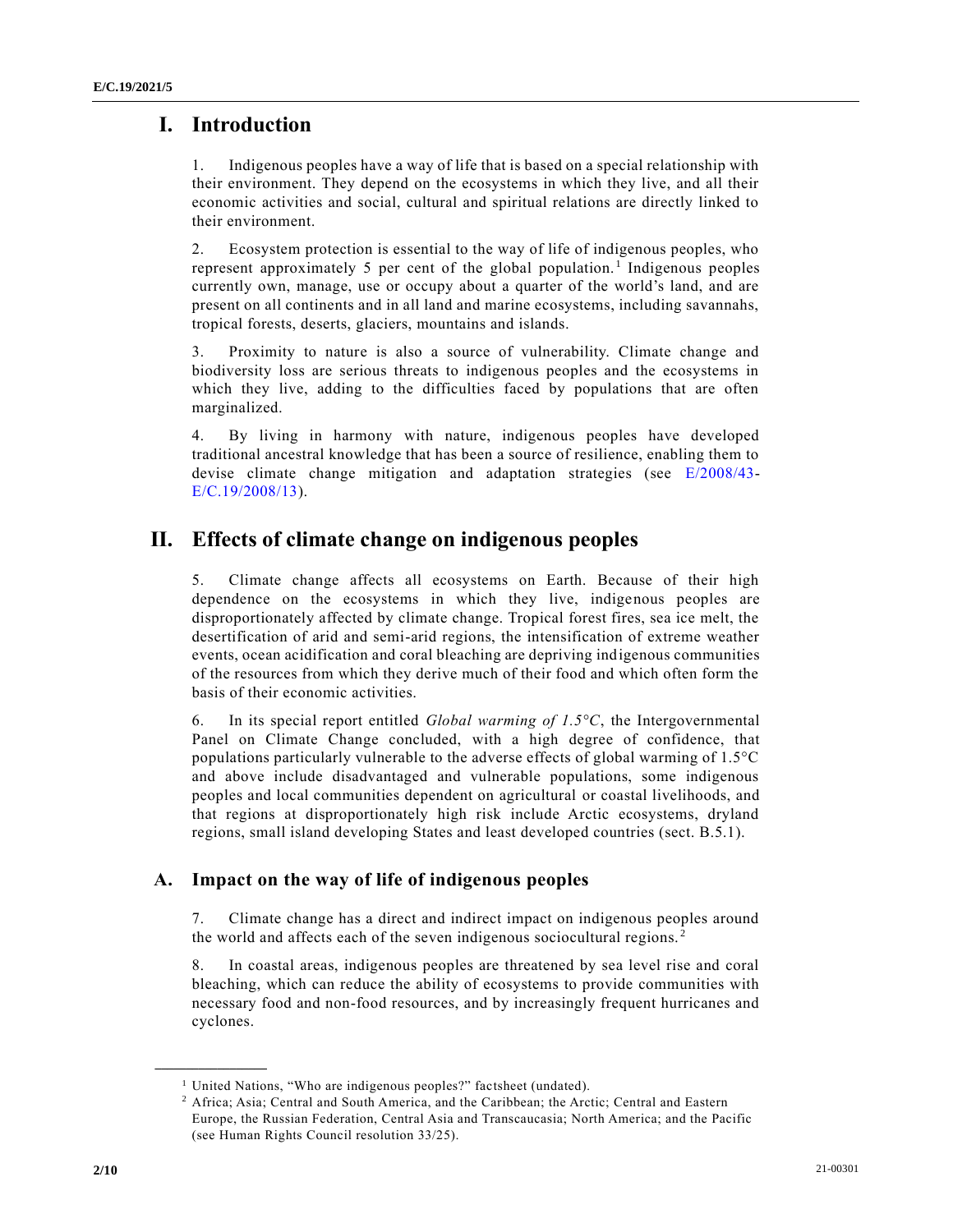9. In tropical forests, which are often referred to as the lungs of the Earth, fires endanger the ecosystems that provide indigenous peoples not only with food and drinking water, but with shelter and the medicinal plants that are central to their way of life. These forests are also exploited for industrial purposes.

10. In the Sahel, desertification, heat waves and floods are destroying the ecosystems on which the economies and cultures of nomadic pastoralist peoples are based.<sup>3</sup> Pressure on natural resources, exacerbated by climate change, is contributing to intercommunal conflicts over access to, and the sharing of, remaining resources, such as fertile land and water.

11. In the Arctic, ice melt and heat waves are disrupting the fishing and livestock farming activities of indigenous communities. For example, in its special report on oceans and the cryosphere, the Intergovernmental Panel on Climate Change concluded, with a high degree of confidence, that food and water security have been negatively affected by changes in snow cover, lake and river ice, and permafrost in many Arctic regions, and that these changes have undermined access to, and food availability in, herding, hunting, fishing and gathering areas, harming the livelihoods and cultural identity of Arctic residents, including indigenous populations (sect.  $A.7.1$ ).<sup>4</sup>

12. In small island States, particularly in the Pacific, the entire territory in which certain indigenous peoples live is at risk of disappearance as a result of sea level rise.

13. Climate change threatens the very existence of many communities in both the immediate and long term. Global warming accelerates pre-existing threats to the survival of indigenous peoples, intensifying the effects on indigenous lands of other human activities, including deforestation, urbanization and industrial agriculture, which, for decades, have put pressure on the territories and ecosystems in which indigenous peoples live.

14. Industrial agriculture, chemical pollution and land take are significant drivers of biodiversity loss that also add to the threats faced by indigenous peoples, by weakening the natural resilience of ecosystems.

15. In addition, climate change and biodiversity loss lead to conflict over access to natural resources, land and drinking and agricultural water. Throughout the world, in particular in arid and semi-arid areas, this competition for natural resources has already begun and is contributing to conflict among rural communities. For example, the appropriation of indigenous peoples' ancestral lands for agricultural purposes is a common practice in many parts of the world.

16. In the Sahel region, more than 70 per cent of the population depends on agriculture, fishing and livestock farming, a traditional indigenous activity. The rise in the Earth's temperature by more than 1.5°C since 1900 has altered seasonal weather patterns. Consequently, rainy seasons are becoming increasingly short with irregular rainfall patterns, resulting in droughts or, as has been the case in most countries in 2020, floods.

17. The dry season is becoming longer, with temperatures reaching  $48^{\circ}$ C to  $50^{\circ}$ C in the shade. By reducing agricultural and livestock production, all these extreme events affect the food security of indigenous communities, which depend solely on nature for survival.

18. The nomadic and semi-nomadic indigenous peoples of Burkina Faso, Cameroon, the Central African Republic, Chad, Mali, the Niger, Nigeria and many

<sup>3</sup> World Meteorological Organization, *State of the climate in Africa* (Geneva, 2020).

<sup>4</sup> See [https://www.ipcc.ch/srocc/.](https://www.ipcc.ch/srocc/)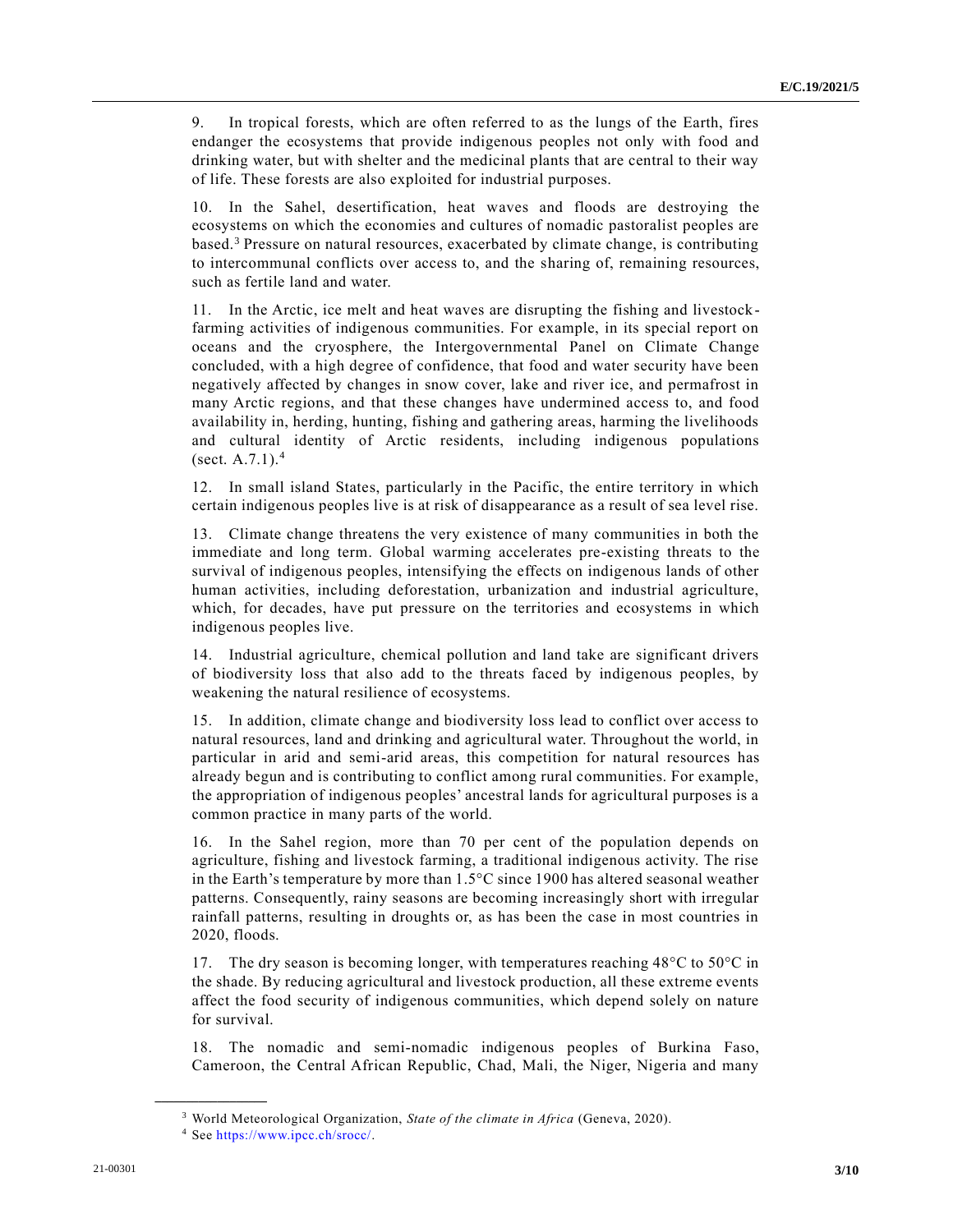other countries, who move from place to place on a seasonal basis in order to maintain their traditional way of life, enabling natural ecosystem regeneration, are particularly affected by these changes.

19. These peoples, who depend on rainfall instead of a monthly salary to be able to practice subsistence farming and enable their animals to graze and produce milk in order to ensure their food and economic security, are at risk of food insecurity, land grabbing and a shortage of resources such as edible plants, water and, as they do not have access to hospitals and health centres, medicinal plants.

## **III. Indigenous peoples in global governance of the fight against climate change**

20. Indigenous peoples have lived in direct contact with nature for millennia and, according to various studies, remain the guardians of 80 per cent of the world's biodiversity. They have been actively involved in international negotiations on environmental protection for several decades.

### **A. At the international level**

21. For many years, indigenous peoples have participated in the work of the United Nations on environmental protection and sustainable development. Although their first advocacy efforts date back to the 1920s, indigenous peoples were extensively involved in the United Nations Conference on Environment and Development, held in Rio de Janeiro, Brazil, in 1992, and have since been participating in international negotiations under the three conventions resulting from the Conference: the United Nations Framework Convention on Climate Change, the Convention on Biological Diversity and the United Nations Convention to Combat Desertification in Those Countries Experiencing Serious Drought and/or Desertification, Particularly in Africa.

22. Indigenous peoples are one of the main constituencies of observers under the three Rio conventions, including the United Nations Framework Convention on Climate Change. They are recognized under the name "indigenous peoples' organizations" and have been allowed to participate in all climate-related negotiations under the Convention since 1992. The International Indigenous Peoples Forum on Climate Change was established in 2008 as an assembly of indigenous peoples participating in processes under the Convention. It represents the indigenous peoples who participate in the sessions of the Conference of the Parties to the Convention and in the meetings of the Subsidiary Body for Scientific and Technological Advice and the Subsidiary Body for Implementation, which are held between the sessions of the Conference of the Parties. The aim of the Forum is to reach agreement on the issues to be negotiated in specific processes under the Convention. Participants in the Forum, who represent the seven indigenous sociocultural regions, are members of specific subnational, national and global organizations and may put forward objectives, priorities and proposals on behalf of those organizations during Forum meetings.

#### **B. Paris Agreement**

23. Indigenous peoples increased their engagement in the years leading up to the conclusion of the Paris Agreement [\(FCCC/CP/2015/10/Add.1,](https://undocs.org/en/FCCC/CP/2015/10/Add.1) annex). That Agreement, for the first time in 20 years of international negotiations, recognized the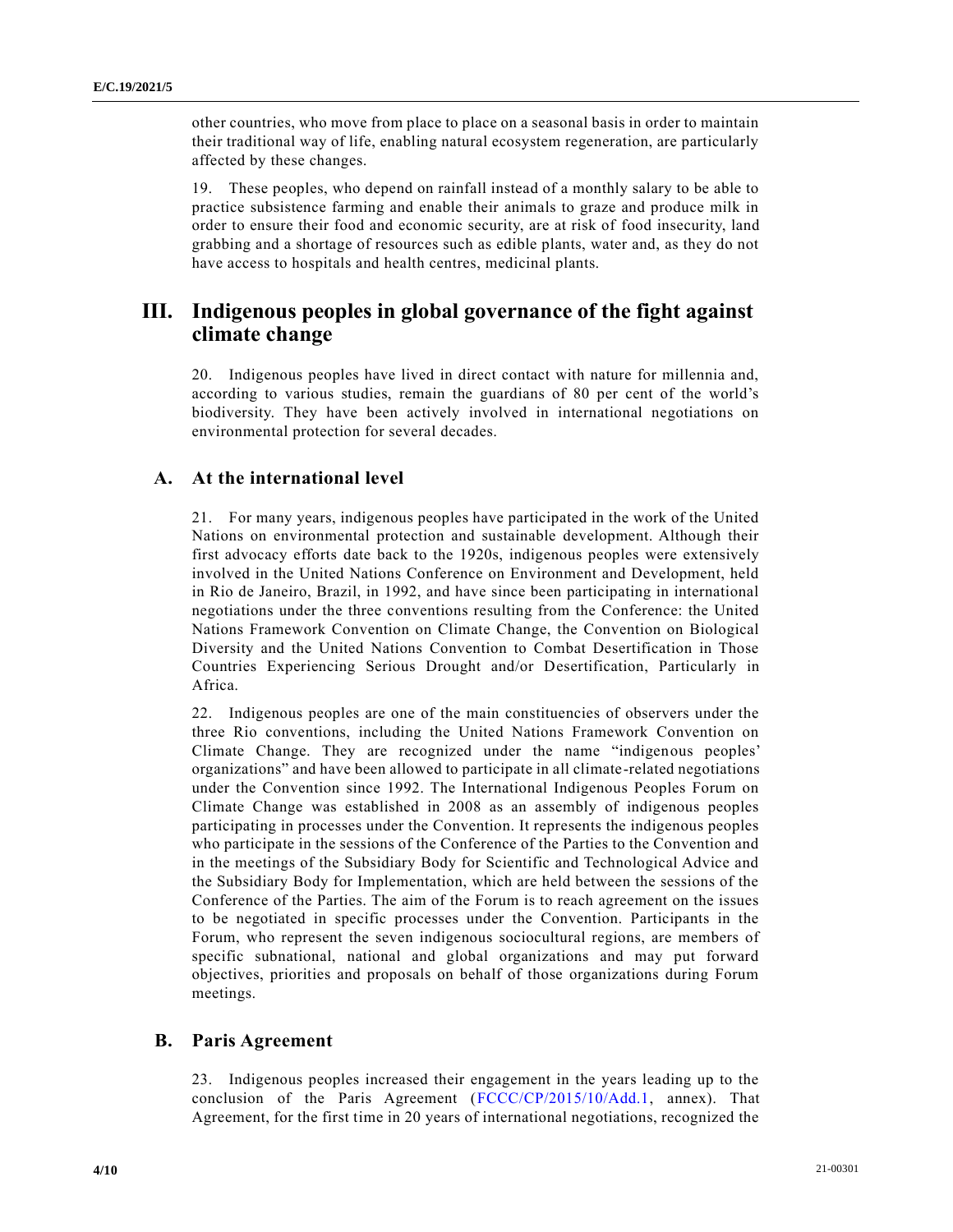role of indigenous peoples in combating climate change. The Paris Agreement contains five references to indigenous peoples, as follows:

(a) The rights of indigenous peoples, in the preamble to decision 1/CP.21 on the adoption of the Agreement and in the preamble to the Agreement itself;

(b) Recognition of the importance of the participation of indigenous peoples in efforts to combat climate change;

(c) Traditional knowledge and the knowledge of indigenous peoples, in article 7, paragraph 5, of the Agreement;

(d) Establishment of a platform for the exchange of traditional, indigenous and local knowledge.

24. The rights of indigenous peoples are specifically recognized in the major international agreements on environmental protection. For example, in the preamble to the Paris Agreement, it is stated that climate change is a common concern of humankind and that parties should, when taking action to address climate change, respect, promote and consider their obligations relating to human rights, the right to health, the rights of indigenous peoples, local communities, migrants, children, persons with disabilities and people in vulnerable situations and the right to development, as well as gender equality, empowerment of women and intergenerational equity.

25. To support the implementation of the Paris Agreement and enhance its effectiveness in combating climate change, this recognition of the rights of indigenous peoples should be supplemented by recognition of and respect for their human rights, including the right to land and natural resources and the rights of environmental defenders. These rights, although not directly referred to in the international agreements, remain a priority. Indigenous peoples continue to participate in climate change negotiations, mainly through the International Indigenous Peoples Forum on Climate Change, but also through the recently implemented local communities and indigenous peoples platform, designed to promote the exchange of traditional knowledge.

### **C. Local communities and indigenous peoples platform for the exchange of traditional knowledge**

26. In paragraph 135 of its decision 1/CP.21 on the Paris Agreement, the Conference of the Parties recognized the need to strengthen knowledge, technologies, practices and efforts of local communities and indigenous peoples related to addressing and responding to climate change, and established a platform for the exchange of experiences and sharing of best practices on mitigation and adaptation in a holistic and integrated manner. Decision 1/CP.21 sets forth the structure of the platform for the exchange of knowledge between indigenous peoples and local communities, which is based on three pillars:

(a) **Knowledge**. The platform should provide a forum for documenting and sharing experiences and best practices;

(b) **Capacity-building**. The platform should serve to build the capacities of indigenous peoples and local communities in order to enable their participation in the United Nations Framework Convention on Climate Change process and other relevant processes, including the implementation of the Paris Agreement;

(c) **Policies and activities related to climate change**. The platform should facilitate the integration of diverse knowledge systems, practices and innovations, as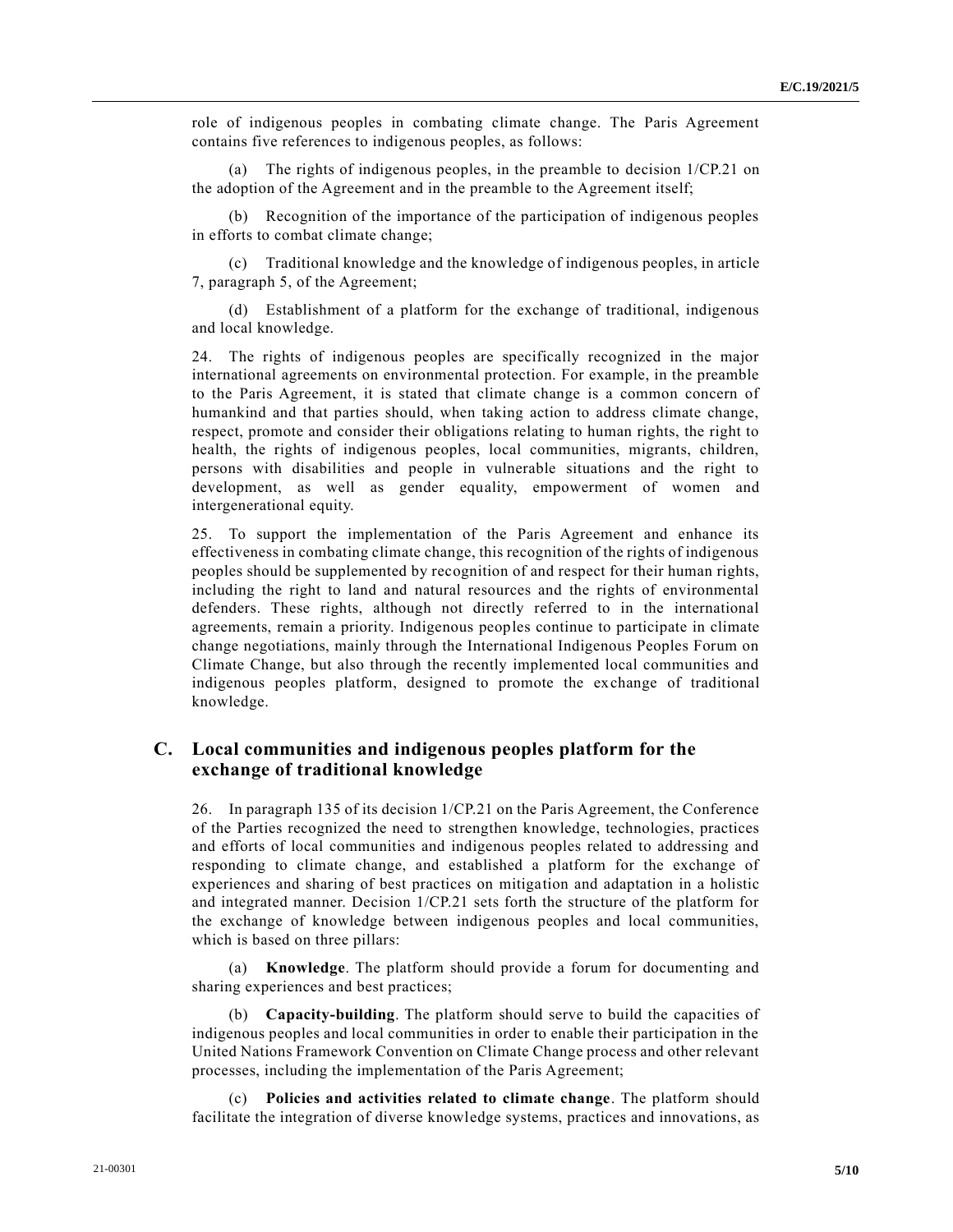well as the participation of indigenous peoples and local communities in activities, programmes and policies related to climate change.

27. Following the establishment of the platform at the twenty-first session of the Conference of the Parties to the United Nations Framework Convention on Climate Change, negotiations on its implementation were held the following year, at the twenty-second session, between the States parties to the Convention and representatives of the International Indigenous Peoples Forum on Climate Change, leading to the adoption of a number of decisions at subsequent sessions. These advances were facilitated by the convening of dialogues relating to the platform, which were jointly chaired by representatives of indigenous peoples and the Chair of the Subsidiary Body for Scientific and Technological Advice. These negotiations were underpinned by a commitment to ensuring the equitable participation of representatives of indigenous peoples in discussions concerning their traditional knowledge, in accordance with intellectual property law.

28. To that end, a constituted body known as the Local Communities and Indigenous Peoples Platform Facilitative Working Group,<sup>5</sup> in which representatives of indigenous peoples and of States parties to the Convention are equally represented, was established at the twenty-fourth session of the Conference of the Parties to the Convention, held in Katowice, Poland, in December 2018. This group comprises one representative of each of the seven indigenous sociocultural regions (Africa; Asia; Central and South America, and the Caribbean; the Arctic; Central and Eastern Europe, the Russian Federation, Central Asia and Transcaucasia; North America; and the Pacific) and seven representatives of the States parties, five of whom represent regional groups of States Members of the United Nations (the African States, the Asia-Pacific States, the Eastern European States, the Latin American and Caribbean States and the Western European and other States), one of whom represents the least developed countries and one of whom represents small island developing States. The 14 Working Group members are appointed for a non-renewable three-year term, in accordance with eligibility criteria that respect indigenous peoples' traditional practice of selecting their own representatives, and taking into account gender parity. A two-year work plan has been established.

29. The platform is not a negotiating body, a fact that may discourage States parties from participating in the Working Group. Indigenous peoples are concerned that the platform will not provide a forum for meaningful interaction with States parties, the private sector and other important stakeholders. A different approach might encourage indigenous peoples to take accelerated action to combat climate change and to contribute more effectively to the implementation of the Paris Agreement through their rich, diverse and ancient knowledge, which has already proven valuable in their communities.

### **IV. The role of traditional knowledge**

#### **A. Traditional indigenous knowledge – definition**

30. Traditional indigenous knowledge is now recognized at the international level. For example, in article 7, paragraph 5, of the Paris Agreement, the parties acknowledge that adaptation action should follow a country-driven, genderresponsive, participatory and fully transparent approach, taking into consideration vulnerable groups, communities and ecosystems, and should be based on and guided by the best available science and, as appropriate, traditional knowledge, knowledge

<sup>5</sup> See [https://unfccc.int/LCIPP-FWG.](https://unfccc.int/LCIPP-FWG)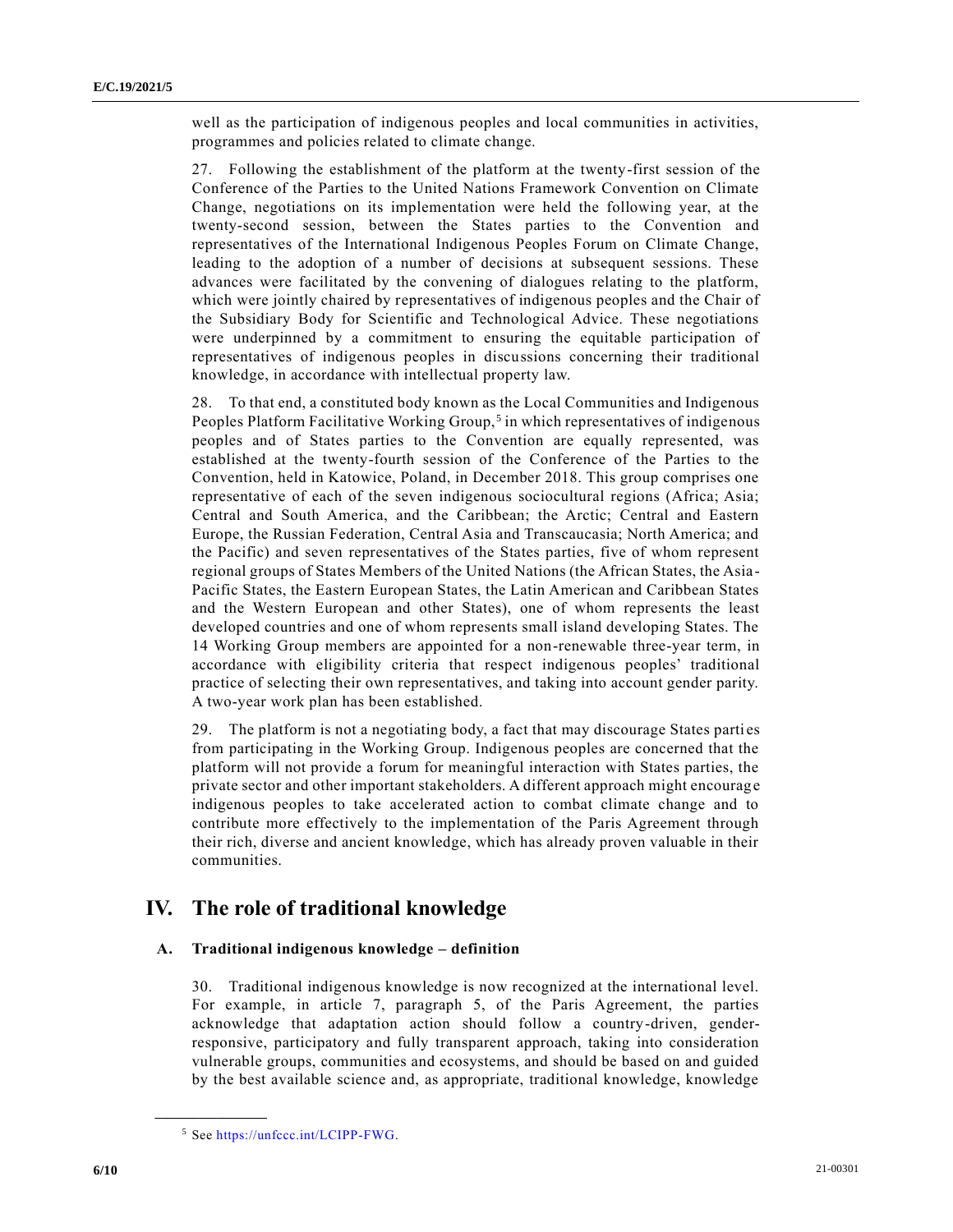of indigenous peoples and local knowledge systems, with a view to integrating adaptation into relevant socioeconomic and environmental policies and actions, where appropriate.

31. The term "knowledge of indigenous peoples" refers to the knowledge and knowhow accumulated across generations, and tested and adopted through millennia, which guide indigenous societies in their interactions with their surrounding environment.<sup>6</sup> This knowledge is transmitted, mostly orally, between generations, and is an extremely valuable source of information regarding the operation of ecosystems.

#### **B. Traditional knowledge and climate change adaptation**

32. Traditional indigenous knowledge is used to assess the impact of climate change. For example, in its recent special report on climate change and land, the Intergovernmental Panel on Climate Change indicated that, based on indigenous and local knowledge, climate change is affecting food security in drylands, particularly those in Africa, and in high mountain regions in Asia and South America (sect. A.2.8).

33. The following are examples of the kinds of traditional knowledge that may be used to promote climate change adaptation:

(a) By making daily, seasonal and annual weather forecasts based on observations of nature (for example, bird migrations, insects, wind and clouds), indigenous peoples can identify climate risks such as droughts and floods, predict extreme weather events and establish early warning systems. This information is valuable for farmers, particularly in rural areas, as it enables them to adapt their crops to changes in climatic conditions. These traditional forecasts serve as a supplement to conventional forecasts and are a useful source of information for people without regular access to weather services;

(b) Knowledge of plant varieties, resulting from years of living in proximity to the environment, enables indigenous peoples to identify plants that are resistant to droughts and floods, and to harness biodiversity in order to develop agricultural and livestock-farming practices that are adaptable to climate change;

(c) Traditional knowledge also enables indigenous peoples to help prevent natural hazards, including by identifying the areas most vulnerable to flooding as a result of sea level rise or by locating drought-resistant water sources, and to facilitate resilience and rebuilding following extreme weather events, for example, by identifying food sources following crop destruction;

(d) As animal health is a priority under traditional indigenous livestock farming systems, indigenous peoples contribute to the prevention of zoonotic diseases by managing their herds in such a way as to reduce the risk of disease transmission between animals and humans;

(e) Traditional indigenous knowledge can be combined with scientific knowledge. Many experiments, including in relation to the use of traditional knowledge in seasonal weather forecasting, have demonstrated the potential synergies between traditional and scientific knowledge, particularly in the area of climate change adaptation.<sup>7</sup>

<sup>6</sup> International Fund for Agricultural Development, *The traditional knowledge advantage: Indigenous peoples' knowledge in climate change adaptation and mitigation strategies* (Rome, 2016).

<sup>7</sup> Douglas Nakashima and others, *Weathering Uncertainty: Traditional Knowledge for Climate Change Assessment and Adaptation* (Paris, United Nations Educational, Scientific and Cultural Organization and United Nations University, 2012).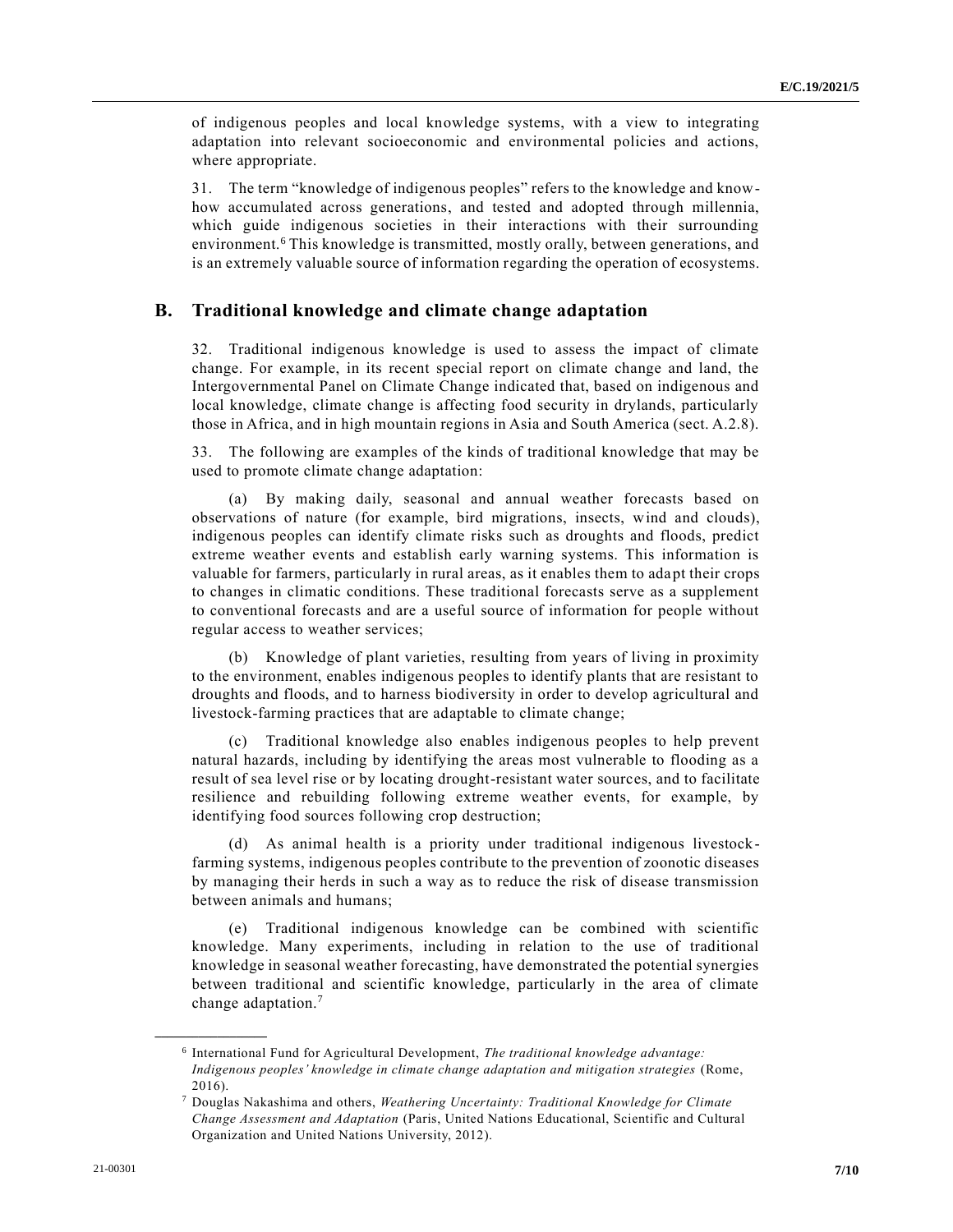34. All this knowledge can be incorporated into local, national, regional and international policies relating to climate change adaptation.

#### **C. Traditional knowledge and climate change mitigation**

35. As guardians of 80 per cent of the world's biodiversity, indigenous peoples can harness their traditional knowledge to contribute to global efforts under the Paris Agreement to reduce greenhouse gas emissions and promote ecosystem-based carbon capture. Accordingly, in its report entitled *Global warming of 1.5°C*, the Intergovernmental Panel on Climate Change stated that education, information, and community approaches, including those that are informed by indigenous knowledge and local knowledge, can accelerate the large-scale behavioural changes that are essential to limiting global warming to 1.5°C and adapting to its effects (sect. D.5.6).

36. Similarly, in its special report on climate change and land, the Intergovernmental Panel indicated that sustainable land management can contribute 30 per cent of the global effort needed to implement the Paris Agreement. Sustainable land management falls within the scope of nature-based solutions, which are aimed at harnessing ecosystems to address global challenges such as climate change, natural hazards, public health maintenance, access to water and food security.

37. The following are examples of the kinds of traditional knowledge that may be used to promote climate change mitigation:

(a) **Biodiversity protection, which contributes significantly to the resilience of ecosystems and their capacity to absorb carbon**. This is particularly essential in the case of tropical forests and coral ecosystems, which are important carbon sinks. Under indigenous peoples' sustainable ecosystem management systems (traditional agriculture, livestock farming and fishing), the carbon sequestration capacity of ecosystems is maintained at a high level.

(b) **Ecological restoration of ecosystems**. For example, traditional indigenous knowledge can be used to repair tropical forest ecosystems that have been destroyed by fires.

(c) **Optimization of agricultural production systems to limit anthropogenic greenhouse gas emissions and enhance the carbon sequestration capacity of ecosystems**. According to a number of studies, the traditional livestockfarming methods used by indigenous transhumant herders generate close to net zero, or even "negative", greenhouse gas emissions, well below those generated by contemporary methods.

38. Indigenous peoples are key drivers of nature-based solutions, which are essential to combating climate change and protecting biodiversity. Public and private stakeholders can draw on these sustainable practices to reduce greenhouse gas emissions by the agriculture, livestock farming and land management sectors. Accordingly, in its special report on climate change and land, the Intergovernmental Panel on Climate Change stated that agricultural practices that include indigenous and local knowledge can contribute to overcoming the combined challenges of climate change, food security, biodiversity conservation, desertification and land degradation (sect. C.4.3).

### **V. Recommendations**

39. Indigenous peoples can contribute actively to combating climate change by assisting in the development of mitigation and adaptation initiatives. To that end, a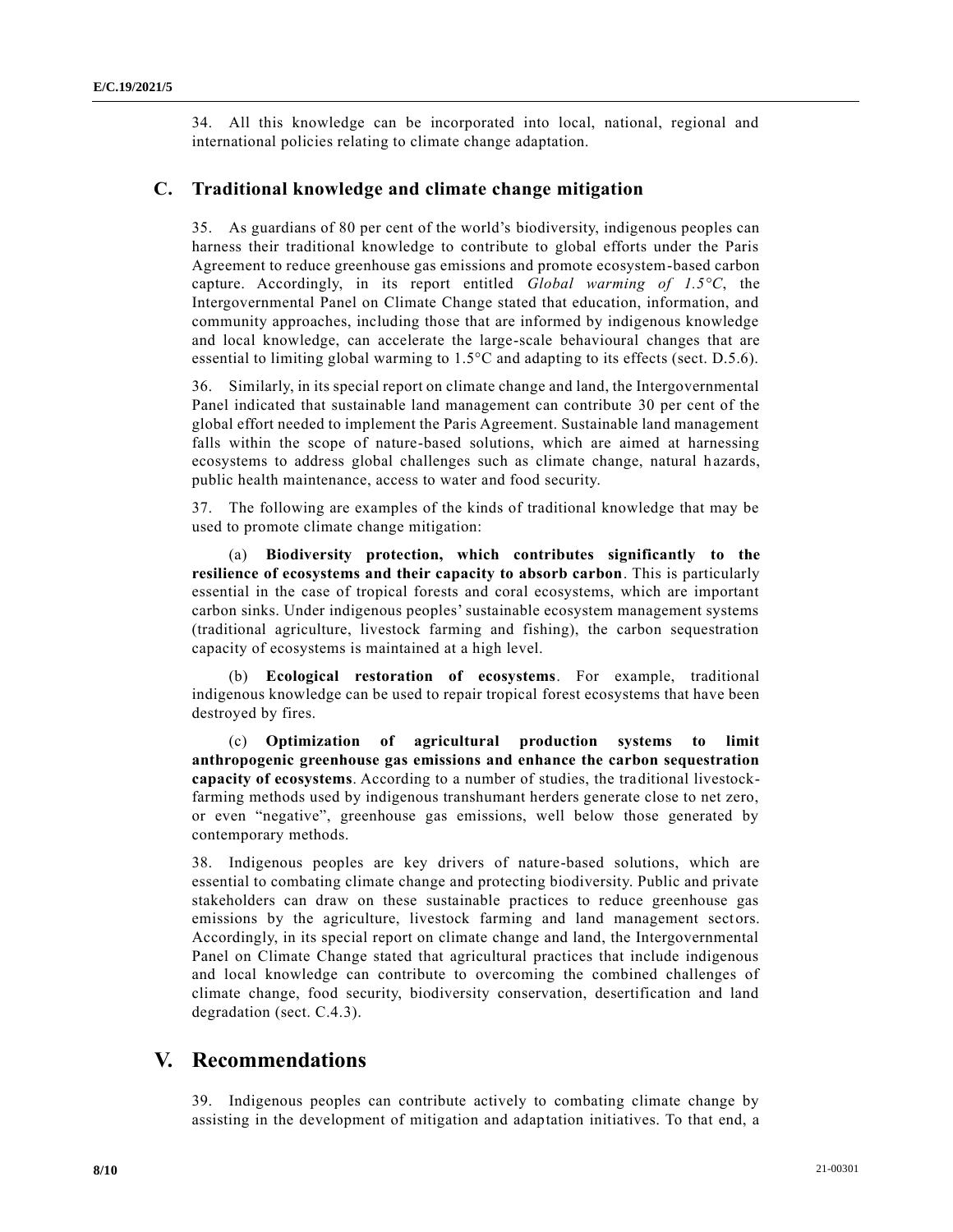new partnership should be established between indigenous communities and all other stakeholders to enable the participation of indigenous peoples at all levels, from local to international, and to encourage joint decision-making.

40. All stakeholders involved in climate change mitigation and adaptation should consider how their activities may affect the rights of indigenous peoples and, accordingly, should provide such peoples with opportunities for participation. Dialogue with indigenous peoples must be based on the recognition that each indigenous people and sociocultural region is distinct and unique, possessing its own knowledge systems, customary institutions and participation protocols based on the right to self-determination.

41. All stakeholders involved in combating climate change should promote the integration of scientific and technical expertise and traditional indigenous knowledge, as well as the incorporation of traditional indigenous knowledge into expert assessments of the causes and consequences of, and public policies related to, climate change.

42. Initiatives to encourage indigenous peoples to share their knowledge should take into account the fact that the knowledge and ways of knowing of indigenous peoples are collective, experiential, time-tested and intergenerational, encompassing both tangible and intangible cultural heritage, and are therefore, in many ways, different from other knowledge systems.

43. Indigenous peoples have developed their own protocols and consent agreements for managing access to their traditional knowledge and sharing the benefits of its use. The activities of the United Nations and other bodies under and outside the United Nations Framework Convention on Climate Change should be carried out on the basis of free, prior and informed consent, and with respect for the protocols and agreements of indigenous peoples.

44. The following measures are recommended to enhance the participation of indigenous people in combating climate change:

(a) At the local level, States, local authorities, development finance institutions and other development stakeholders should encourage participatory two and three-dimensional mapping and involve indigenous peoples in the governance of sustainable natural resource management. This would foster intercommunal dialogue aimed at mapping natural resources and establishing systems for the sustainable management and sharing of natural resources;

(b) At the national level, States should encourage the involvement of indigenous peoples in the development of policies and other initiatives related to climate change, desertification, biodiversity protection and the fulfilment of the Sustainable Development Goals. With regard to climate change mitigation and adaptation, States parties to the Paris Agreement should incorporate traditional indigenous knowledge into their nationally determined contributions and national adaptation plans. States should also establish land policies that ensure respect for the rights of indigenous people under the United Nations Declaration on the Rights of Indigenous Peoples;

(c) At the regional and international levels, development finance institutions and all bilateral and multilateral cooperation entities should incorporate indigeno us peoples into their climate change mitigation and adaptation policies by establishing guidelines and safeguard policies aimed at protecting indigenous peoples and their rights, including the right to land. For example, the Green Climate Fund has established a policy designed to assist it in incorporating considerations relating to indigenous peoples into its decision-making regarding climate change mitigation and adaptation goals. Development finance stakeholders could also establish direct-access